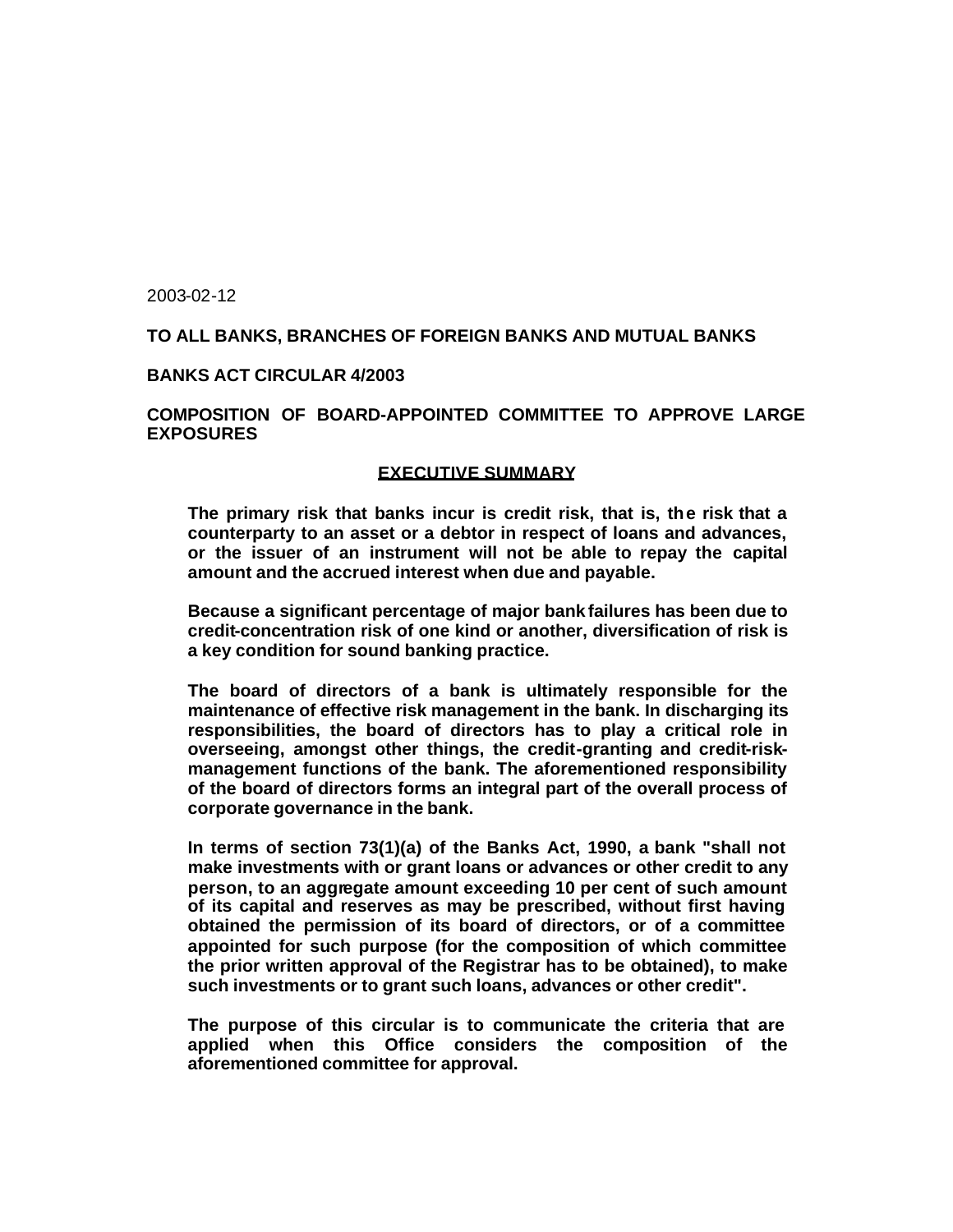### **1. INTRODUCTION**

Banking entails, amongst other things, the management of a series of risk. These risks can take various forms, and the extent and complexity of each risk area differ from bank to bank.

The primary risk that banks incur is credit risk, that is, the risk that a counterparty to an asset or a debtor in respect of loans and advances, or the issuer of an instrument will not be able to repay the capital amount and the accrued interest when due and payable. Banks are increasingly facing credit risk, including counterparty risk, in various financial instruments other than loans and advances.

Because a significant percentage of major bank failures has been due to creditconcentration risk of one kind or another, diversification of risk is a key condition for sound banking practice.

Experience suggests that credit concentrations can result in substantial losses without any commensurate increase in prospective returns. When a bank evaluates a credit application for approval, the bank should take into consideration potential future changes in economic conditions and should assess its credit-risk exposures under stressful conditions.

Core principle 9 of the Core Principles for Effective Banking Supervision issued by the Basel Committee on Banking Supervision ("Basel Committee") requires banking supervisors to be satisfied that "… banks have management information systems that enable management to identify concentrations within the (credit) portfolio and supervisors must set prudential limits to restrict bank exposures to single borrowers or groups of related borrowers".

In order to ensure compliance with core principle 9, the Basel Committee has specified certain matters as essential criteria and others as additional criteria. The aforementioned criteria include the following matters:

### *Essential criteria*

- (a) Laws, regulations, or the supervisor sets prudent limits on large exposures to a single borrower or closely related group of borrowers. "Exposures" include all claims and transactions, both on-balance sheet and off-balance sheet.
- (b) The supervisor verifies that banks have management information systems that enable management to identify, on a timely basis, concentrations (including large individual exposures) within the portfolio on a solo and consolidated basis.
- (c) The supervisor verifies that bank management monitors these limits and that they are not exceeded on a solo and consolidated basis.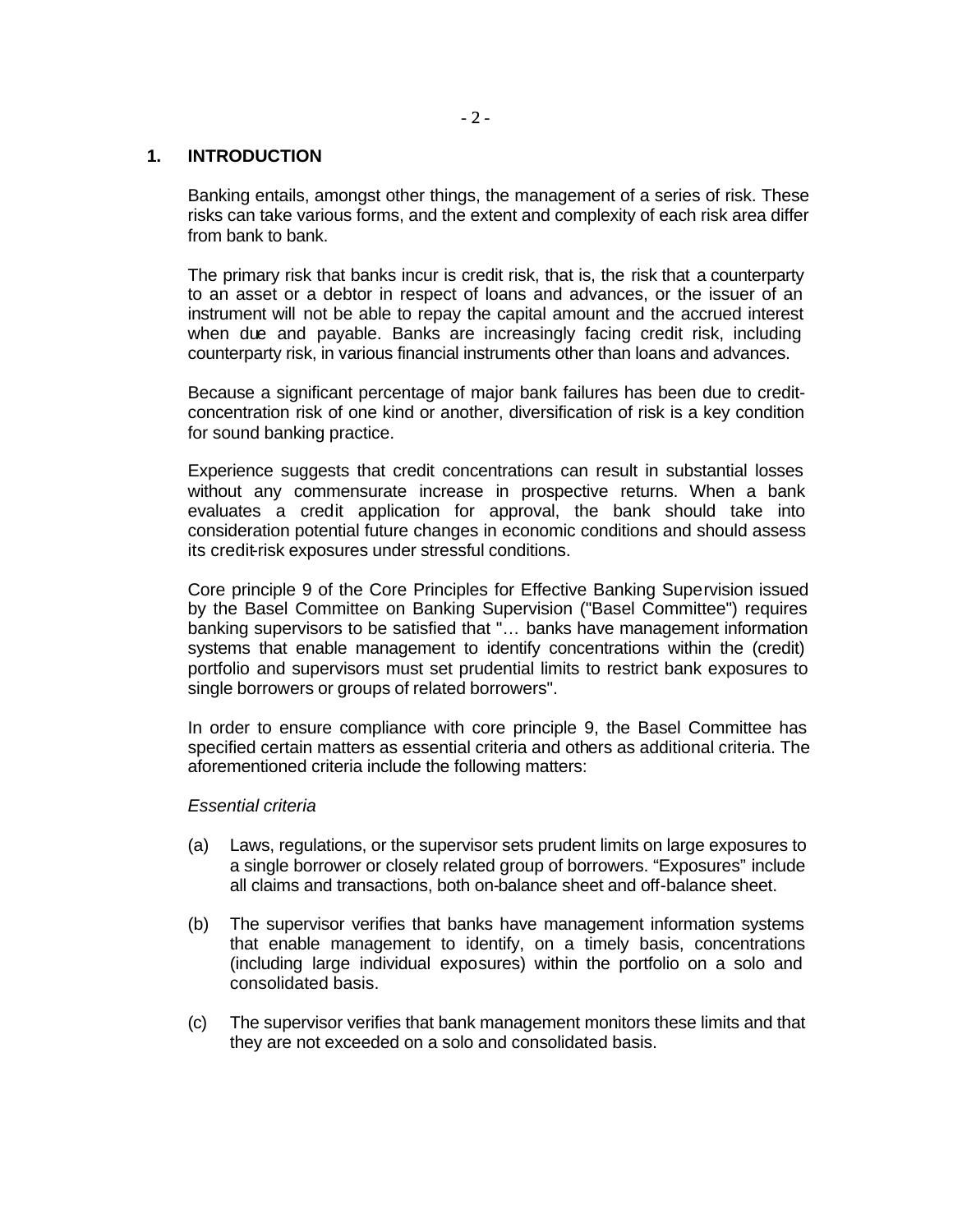(d) The supervisor regularly obtains information that enables concentrations within a bank's credit portfolio, including sectoral and geographic exposures, to be reviewed.

### *Additional criteria*

- (a) Banks are required to adhere to the following definitions:
	- (i) Ten per cent or more of a bank's capital is defined as a large exposure.
	- (ii) Twenty-five percent of a bank's capital is the limit for an individual large exposure to a private-sector non-bank borrower or a closely related group of borrowers.

The purpose of the aforementioned limits is to contribute to an adequately diversified credit portfolio.

# **2. RESPONSIBILITIES OF THE BOARD OF DIRECTORS**

The board of directors of a bank is ultimately responsible for the maintenance of effective risk management in the bank. In discharging its responsibilities, the board of directors has to play a critical role in overseeing the credit-granting and credit-risk-management functions of the bank and has to ensure, amongst other things, that -

- (a) Credit activities are conducted within the risk strategy, policies and tolerances approved by the board.
- (b) The bank operates within sound and well-defined credit-granting criteria.
- (c) All extensions of credit are made on an arm's length basis.
- (d) Senior management is fully capable of managing the credit activities conducted by the bank.
- (e) Credit activities are subject to adequate internal controls and appropriate internal-audit coverage.
- (f) The bank has adequate capital for the risks that it assumes.

The aforementioned responsibilities of the board of directors form an integral part of the overall process of corporate governance in a bank. The process should provide proper incentives for the board and senior management to pursue objectives that are in the best interest of the bank, its shareholders and other stakeholders.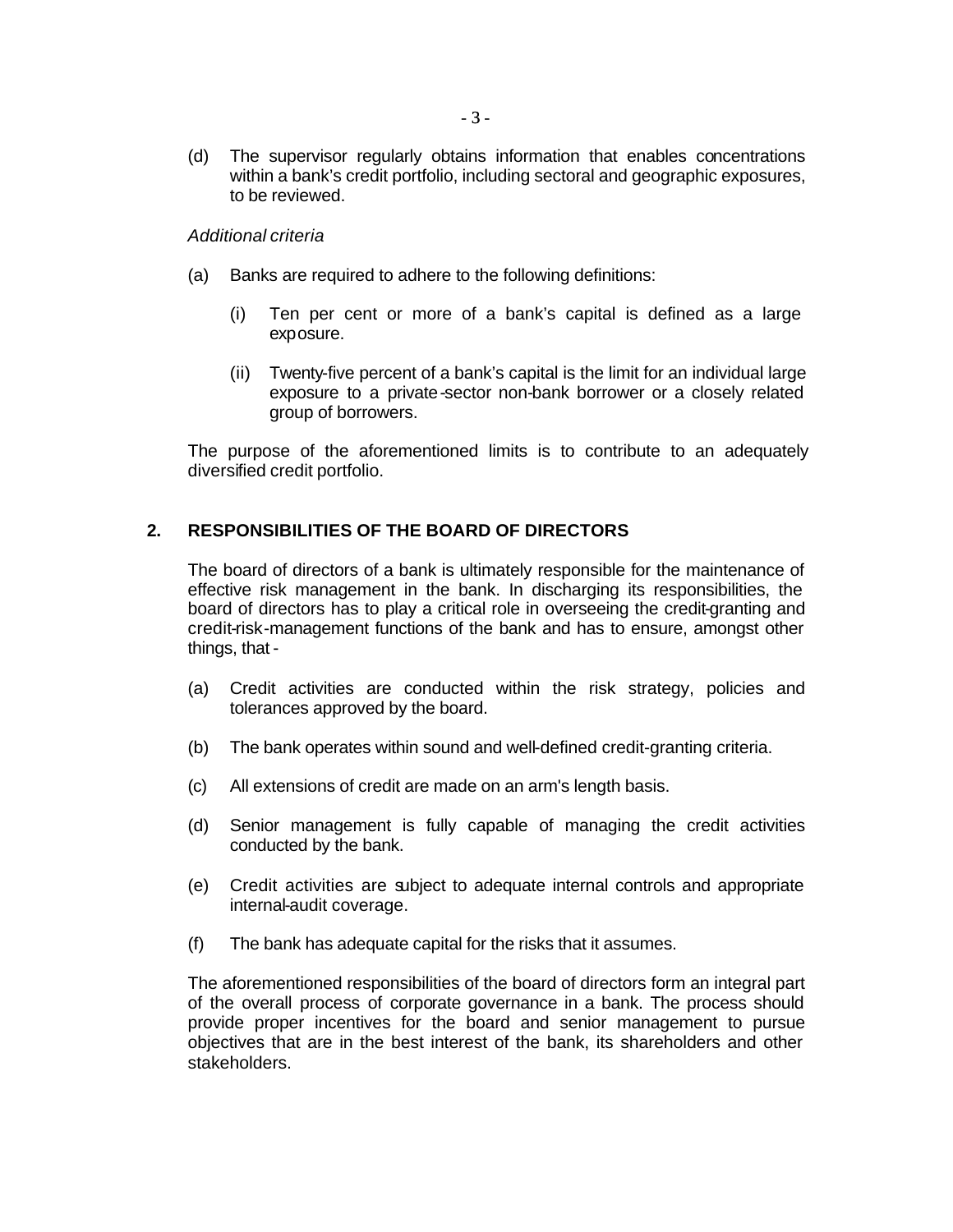Members of the board of directors, particularly non-executive directors, may be an important source of new business for the bank. Once a potential credit exposure is introduced, however, the bank's established credit processes should determine how much and on what terms credit should be granted.

# **3. REQUIREMENTS OF THE BANKS ACT, 1990**

In order to enhance independence and objectivity, section 60 of the Banks Act, 1990 (Act No. 94 of 1990 - "the Act"), requires the majority of the members of the board of directors of a bank to consist of non-executive directors. Furthermore an effective number of board members should be capable of exercising judgement independently from the views of management or large shareholders.

In terms of section 73(1)(a) of the Act, a bank "shall not make investments with or grant loans or advances or other credit to any person, to an aggregate amount exceeding 10 per cent of such amount of its capital and reserves as may be prescribed, without first having obtained the permission of its board of directors, or of a committee appointed for such purpose (for the composition of which committee the prior written approval of the Registrar has to be obtained), to make such investments or to grant such loans, advances or other credit".

The philosophy of this Office includes, amongst other things, that market principles and risk-management assessment underlie all activities and decisions. Because it is market practice for banks to appoint a committee in order to approve large credit exposures, this Office amended section 73(1) of the Act to provide for the said market practice. In view of the important principles relating to corporate governance and the responsibilities of the board of directors of a bank, as set out above, the said section of the Act also provided for the composition of the said committee to be subject to the prior written approval of the Registrar.

# **4. COMPOSITION OF BOARD-APPOINTED COMMITTEE TO APPROVE LARGE EXPOSURES**

Banks requested this Office to communicate the criteria that it applied when considering whether or not to approve the composition of the aforementioned committee.

This Office is of the opinion that, as a minimum, a credit committee appointed by the board of directors of a bank in order to approve large exposures shall consist of the following members:

- (a) Three non-executive directors, that is, persons who are not employees of the bank or of any of its subsidiaries, its controlling company or any subsidiary of its controlling company, and one of whom shall be the chairperson of the said committee.
- (b) The chief executive officer of the bank.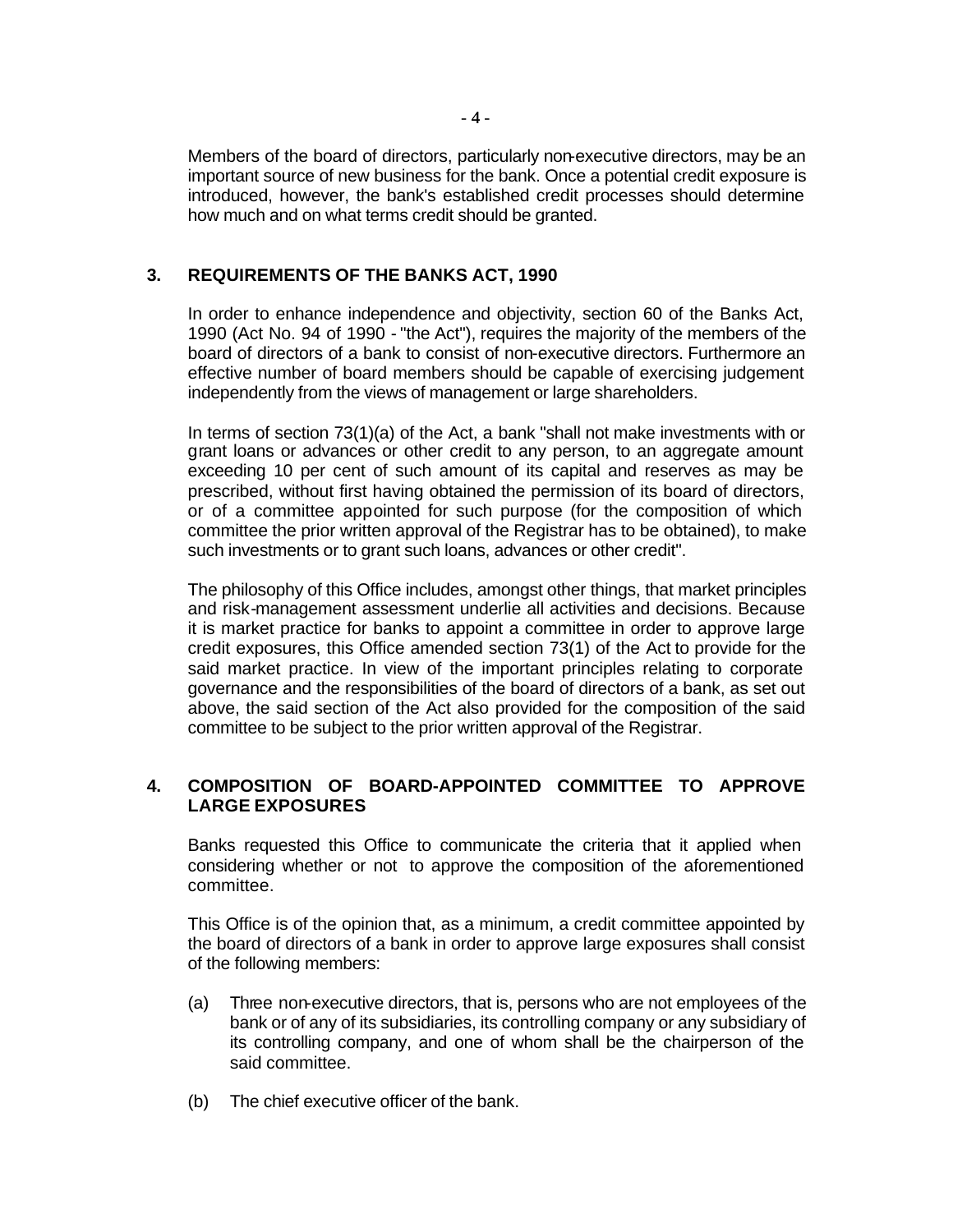- (c) The bank's head of finance.
- (d) The bank's head of risk or an equivalent function, such as the head of enterprise-wide-risk-management.
- (e) The bank's head of credit.

When the board-appointed credit committee requires specific input from particular business units in respect of a proposed credit exposure, the committee may invite the relevant executive director or executive officer to make such required presentations to the committee.

The decisions on large credit exposures made by the board-appointed committee shall be recorded in writing and shall be tabled at the board meeting immediately following the meeting of the said committee, for the board's review and ratification.

The credit committee should periodically assess its own performance, determine where weaknesses exist and, where possible, take appropriate corrective actions.

### **5. FAILURE OR INABILITY TO COMPLY WITH THE PROVISIONS OF THIS CIRCULAR**

When a bank fails or is unable to comply with a provision of this circular, the bank shall report its failure or inability to comply to the Registrar, in writing, stating the reasons for such failure or inability to comply.

The Registrar may summarily take action under the Act or the Regulations relating to Banks against a bank that fails or is unable to comply with the provisions of this circular. Alternatively, if in the circumstances the Registrar deems it fit to do so, the Registrar may condone such non-compliance and afford the institution concerned an opportunity, subject to such conditions as the Registrar may determine, to comply with the relevant provision within a specified period.

### **6. FUTURE AMENDMENTS TO THE REGULATIONS RELATING TO BANKS**

Notice is hereby given that this Office is in the process of drafting amendments to the Regulations relating to Banks in order to incorporate the provisions of this circular.